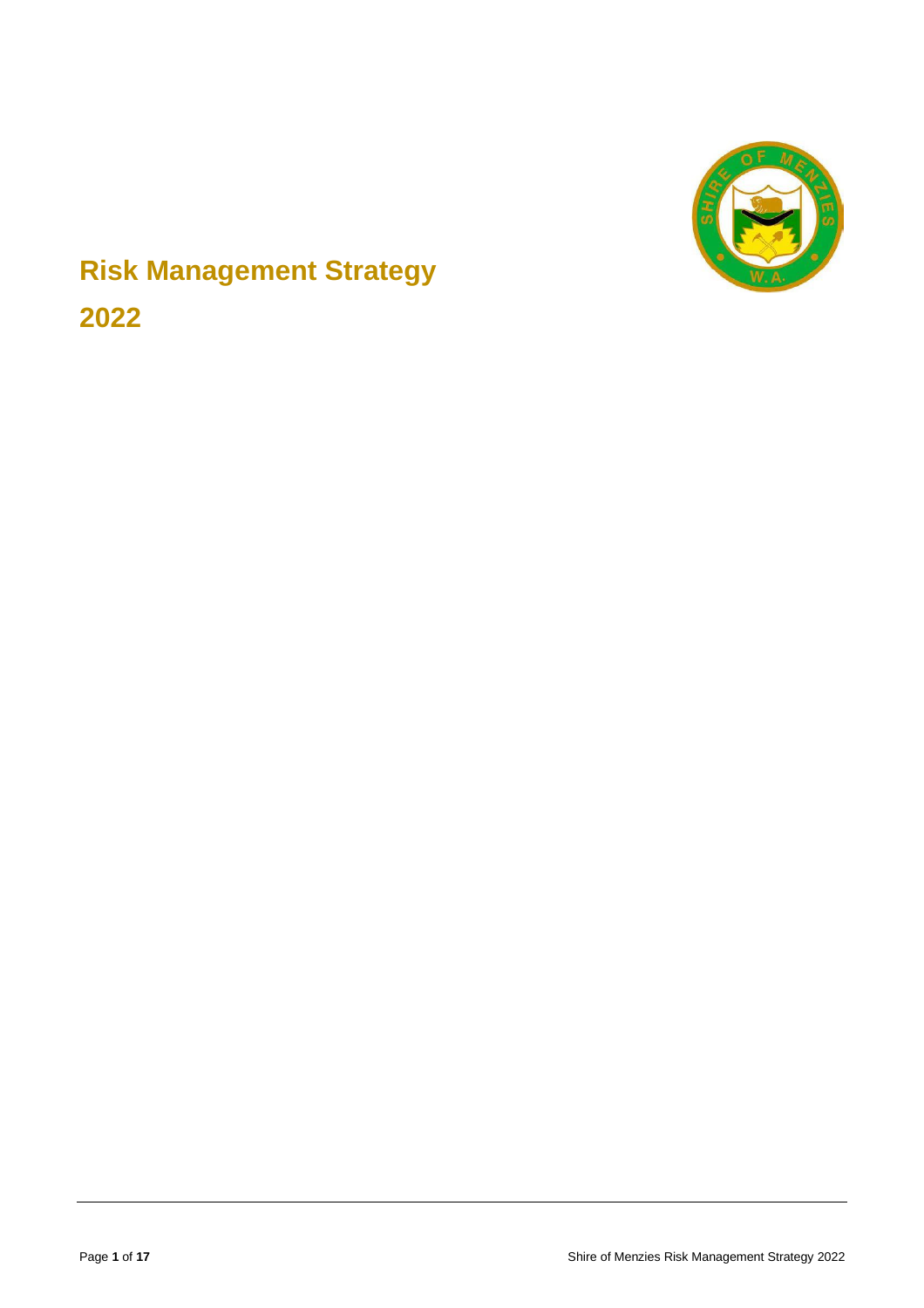## **TABLE OF CONTENTS**

| 1.1 |                                                             |  |
|-----|-------------------------------------------------------------|--|
| 1.2 |                                                             |  |
| 1.3 |                                                             |  |
| 1.4 |                                                             |  |
| 1.5 |                                                             |  |
| 1.6 |                                                             |  |
| 1.7 | Risk Management Process - Communication and Consultation  8 |  |
| 1.8 |                                                             |  |
| 1.9 |                                                             |  |
|     |                                                             |  |
|     |                                                             |  |
|     |                                                             |  |
|     |                                                             |  |
|     |                                                             |  |
|     |                                                             |  |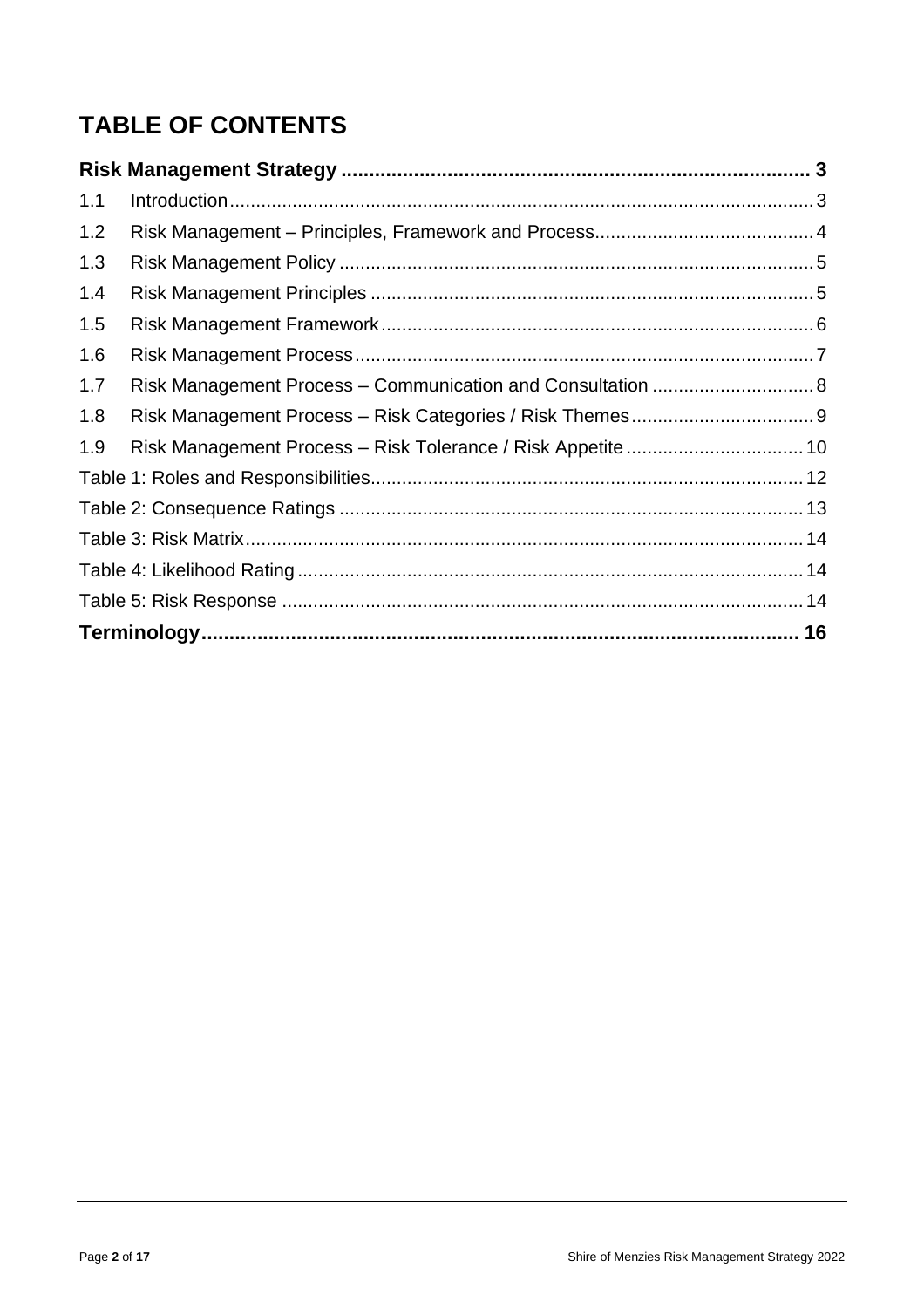#### <span id="page-2-1"></span><span id="page-2-0"></span>**1.1 Introduction**

The Risk Management Strategy (Strategy) aims to support an **integrated** and effective approach to risk management to ensure an organisation-wide approach to risk management, with the aim of value creation and protection, in accordance with the Shire of Menzies Risk Management Policy. This includes consistent assessment of risks including risk mitigation activities from a top down perspective, as well as bottom up, through operational processes and procedures.

The Shire has implemented a structured approach to risk management based on, Australian / New Zealand International Standard for Risk Management – Guidelines ISO 31000:2018. This will assist the Shire work towards:

- Aligning the objectives, culture and strategy of the Shire with risk management;
- Addressing and recognising all obligations (including voluntary commitments) of the Shire;
- Communicating the risk appetite of the Shire to guide the establishment of risk criteria, whilst conveying to all elected members, employees and contractors;
- Promoting and conveying value of risk management across the Shire;
- Encouraging methodical monitoring of risks; and
- Ensuring the Risk Management Strategy remains relevant to and considers the context of the organisation.

The key **objectives** of the Strategy are to:

- Ensure consistent and systematic approach to risk management through decision-making and corporate planning, contributing toward an effective and efficient risk management culture over time;
- Provide tools to assist management with risk identification and articulation of risks to enable appropriate risk mitigation strategies; and
- Supports the overall governance framework through integration of corporate culture, internal controls, policies and procedures ("internal control environment") and management oversight.

The Strategy has been developed with input and review from the Executive Leadership Team and the Audit and Risk Committee.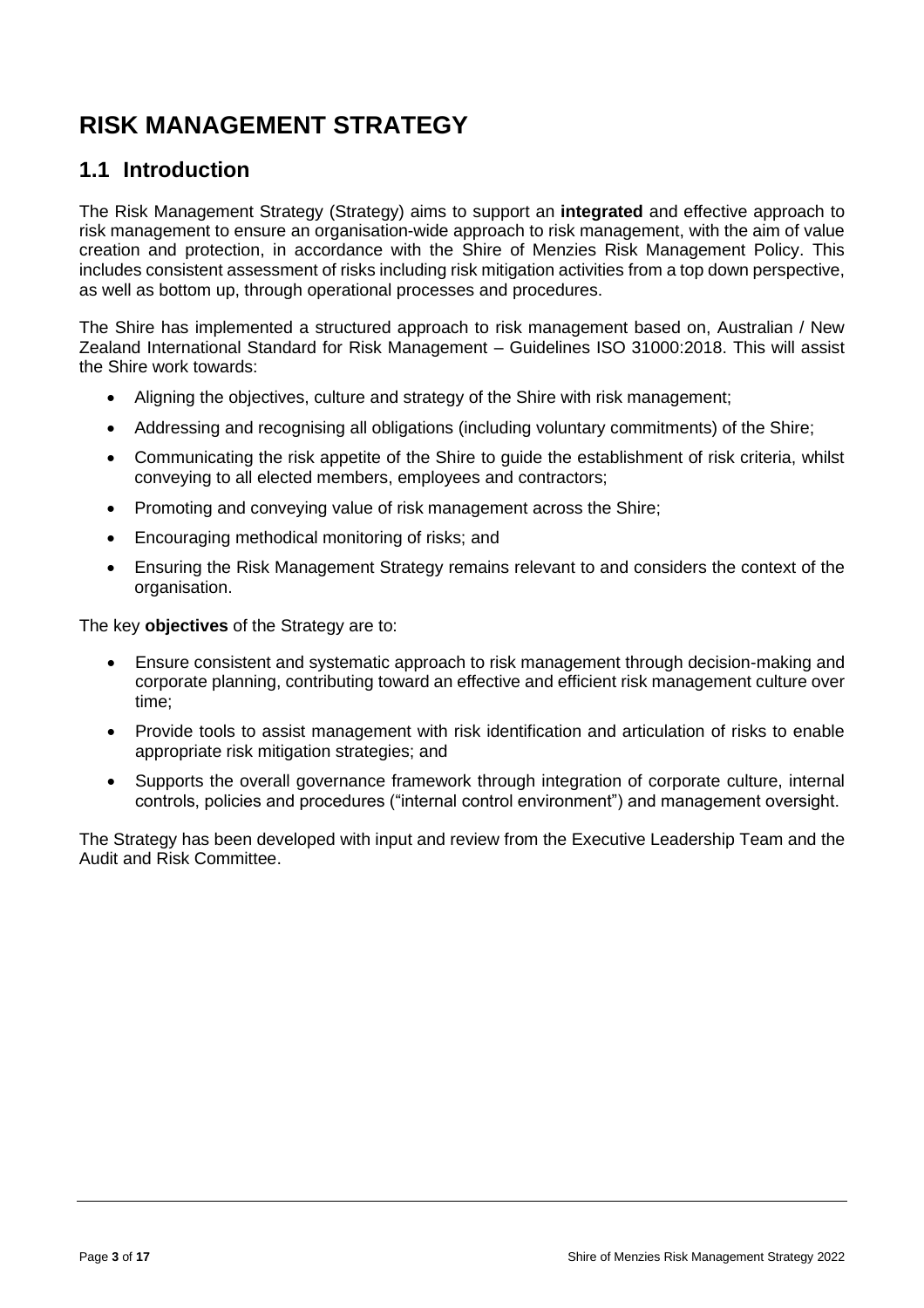### <span id="page-3-0"></span>**1.2 Risk Management – Principles, Framework and Process**

ISO 31000:2018 provides guidance on the development of a risk management approach, designed to be tailored to best apply to any organisation and its requirements. This Strategy has been developed using the Principles, Framework and Process as outlined within ISO 31000:2018.

The diagram below demonstrates the relationship between each component of the Risk Management Strategy, with the Principles forming the foundation of the Strategy. The Principles describe the features to be utilised and influence the Framework and Process elements.

The Framework component of the Strategy is intended to facilitate integration of risk management throughout the Shire, through commitment from leadership to risk management practices. Any gaps identified through analysis of existing practices will be remedied through the application of the Framework and will inform the Process component.

The Risk Management Process is to be designed and tailored to align best to the Shire's structure, resources and practices. The Risk Process is iterative, consisting of Risk Assessment, Risk Identification, Risk Analysis, Risk Evaluation and Risk Treatment, Communication and Consultation, Recording and Reporting along with Monitoring and Review, as noted in the below diagram. The Process component of the Strategy draws on both the Framework and the Principles in its application to managing risk.



#### **High Level Overview of Strategy**

Source: Australia/New Zealand Standard ISO 31000:2018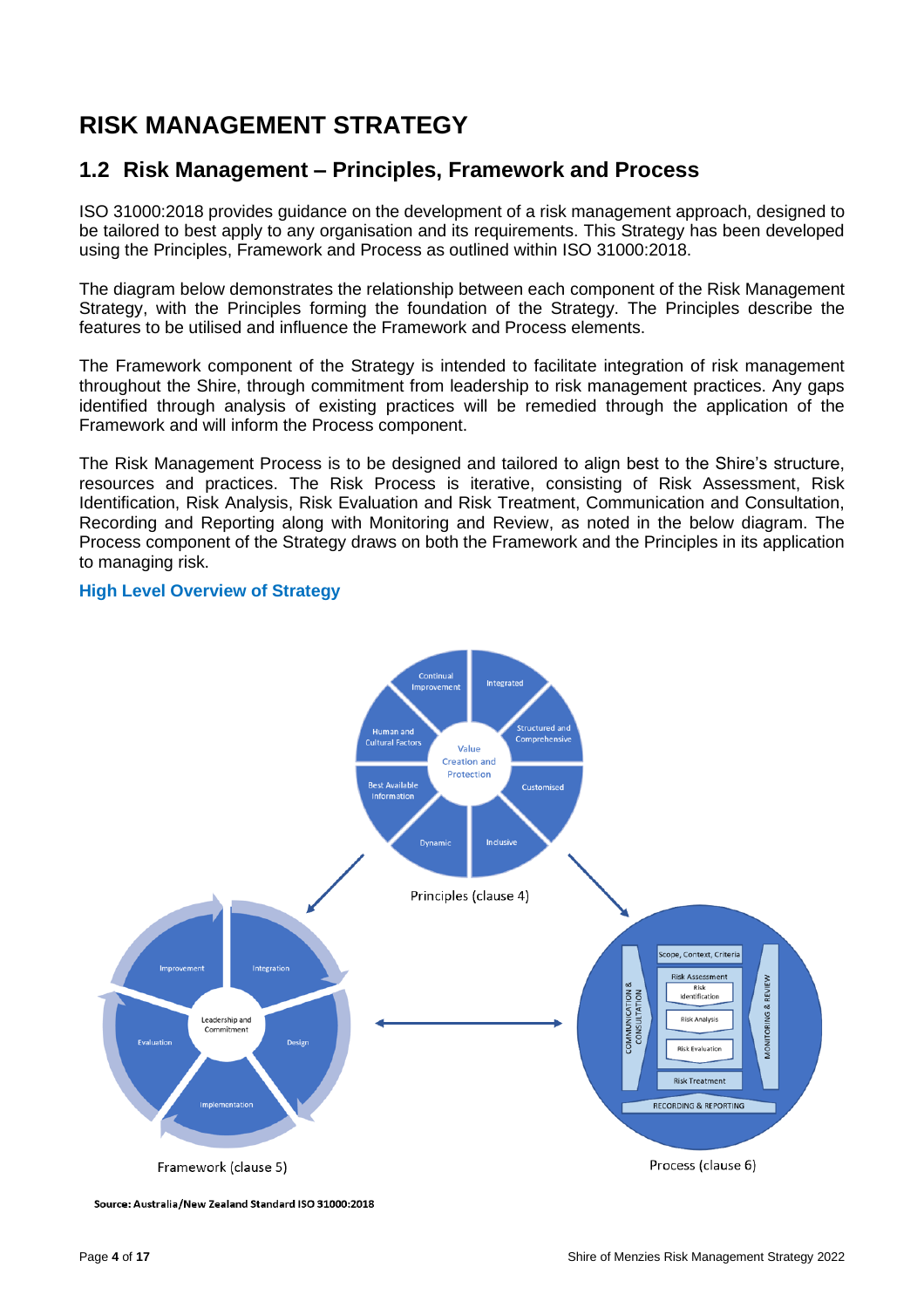#### <span id="page-4-0"></span>**1.3 Risk Management Policy**

The Shire's Risk Management Policy (A.2.13) states the mandate and commitment including roles and responsibilities of Council and all staff:

"*Management of risk is considered the responsibility of all elected members, employees and contractors, and is to be integrated throughout the Shire.*"

The Risk Management Policy must be read and understood in conjunction with this Strategy.

#### <span id="page-4-1"></span>**1.4 Risk Management Principles**

In accordance with ISO 31000:2018, the following key principles provide necessary guidance and methodology when implementing a structured risk management process.

**Human and cultural factors:** Risk culture is created from visible leadership and commitment in embedding a risk mindset. All elected members and employees have responsibility for managing risk.

Risk management should be a part of, and not separate from, the Shire's purpose, governance, leadership and commitment, strategy, objectives and operations. 1

**Structured and comprehensive:** Refers to the risk management process which encompasses:

- Risk identification, assessment and treatment;
- Risk monitoring and review; and
- Risk reporting and communication.

**Inclusive accountability and transparency:** Leadership to assign clear roles and responsibilities for staff, external stakeholders and decision makers to ensure risk management remains relevant and upto-date, and is based on informed choices and agreed priorities.

**Integrated:** Managing risks should create and protect value by contributing to the achievement of objectives as included in the Strategic Community Plan and Corporate Business Plan (Plan for the Future), as well as project outcomes and improving Shire performance as an integrated activity within existing processes.

**Customised to Shire risk profile:** Recognises the Shire's external and internal influences and challenges, due to its geographical location and community needs.

**Dynamic:** Risks needs to be managed in a dynamic, iterative and responsive manner.

**Continuous improvement:** Developing a more risk aware workforce will result in operational processes which take into account risk considerations and enable processes and decision making to improve over time.

**Best available information:** Risk management is reliant on use of the best available information at any given point in time.

1 ISO 31000:2018 Risk Management – Guidelines, page 5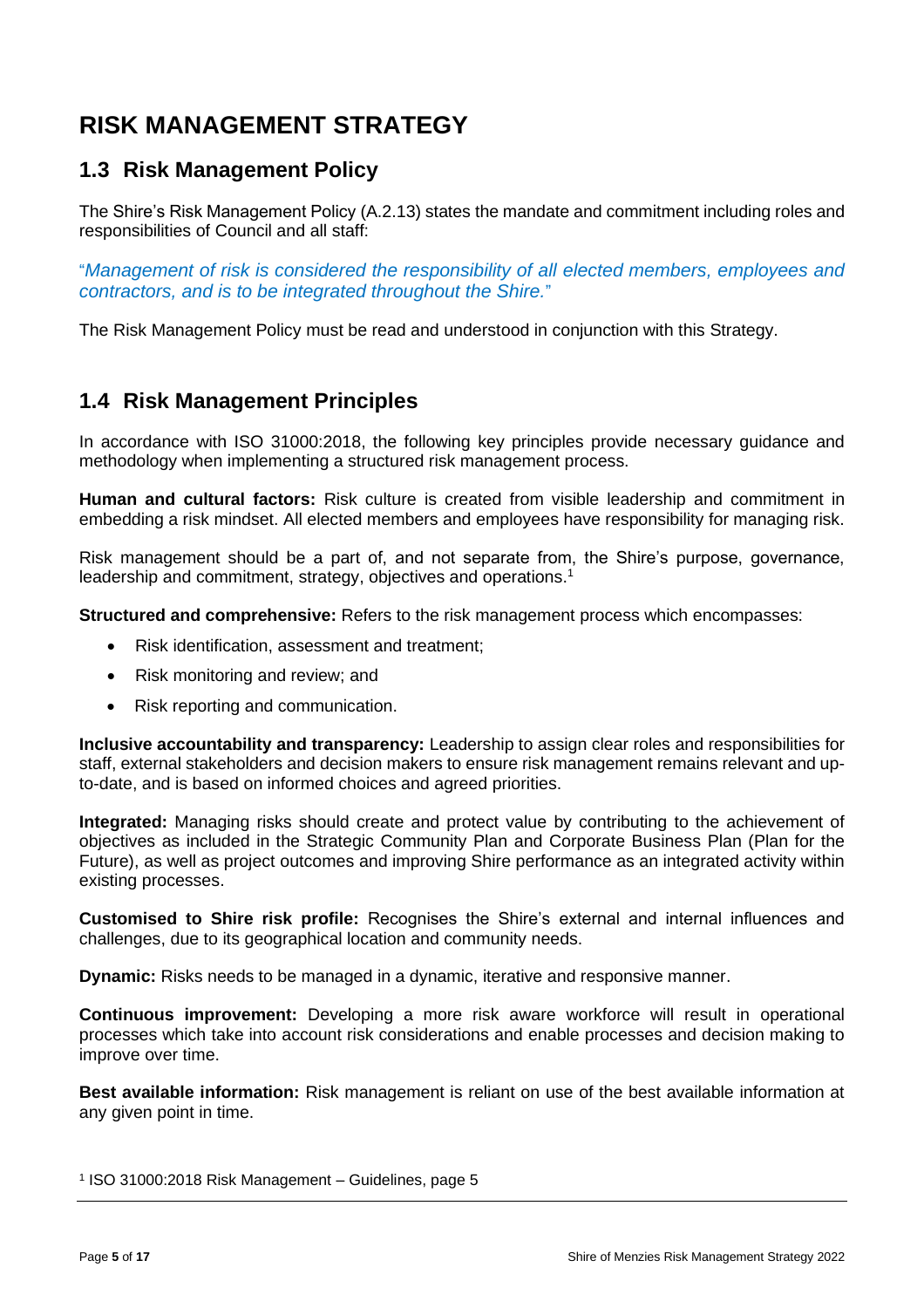#### <span id="page-5-0"></span>**1.5 Risk Management Framework**

The impact of risk management efforts is highly dependent upon the integration of risk management throughout the Shire. The Risk Management Framework is designed to assist with facilitating high level of integration across activities, practices and functions of the Shire.

Details of each stage within the framework are:

#### **Integration**

Integrate risk management into Shire processes and structure. All elected members and employees are responsible for managing risk.

#### **Design the Strategy**

- Understand the organisation and its context;
- Establish and adopt Risk Management Policy;
- Establish roles, responsibilities and accountabilities;
- Allocate resources; and
- Establish internal and external communication and reporting mechanisms.

#### **Implement the Strategy**

- Develop Risk Management Plan;
- Engage stakeholders to convey the purpose and importance of the Strategy and Plan;
- Implement corporate risk management processes in all activities throughout the Shire, particularly decision making processes; and
- Identify changes in the internal and external context, as well as identifying emerging risks or changed risk conditions.

#### **Evaluate the Strategy**

- Regularly assess the purpose, objectives, and outcomes of the Strategy against actual risk management practices; and
- Consider the suitability and application of the Strategy to the Shire's operations and activities.

#### **Continuous Improvement**

- As gaps or improvement opportunities are identified from risk processes, continuously refine the Framework and the way the process is integrated; and
- Develop plans and tasks and assign them to those accountable for implementation.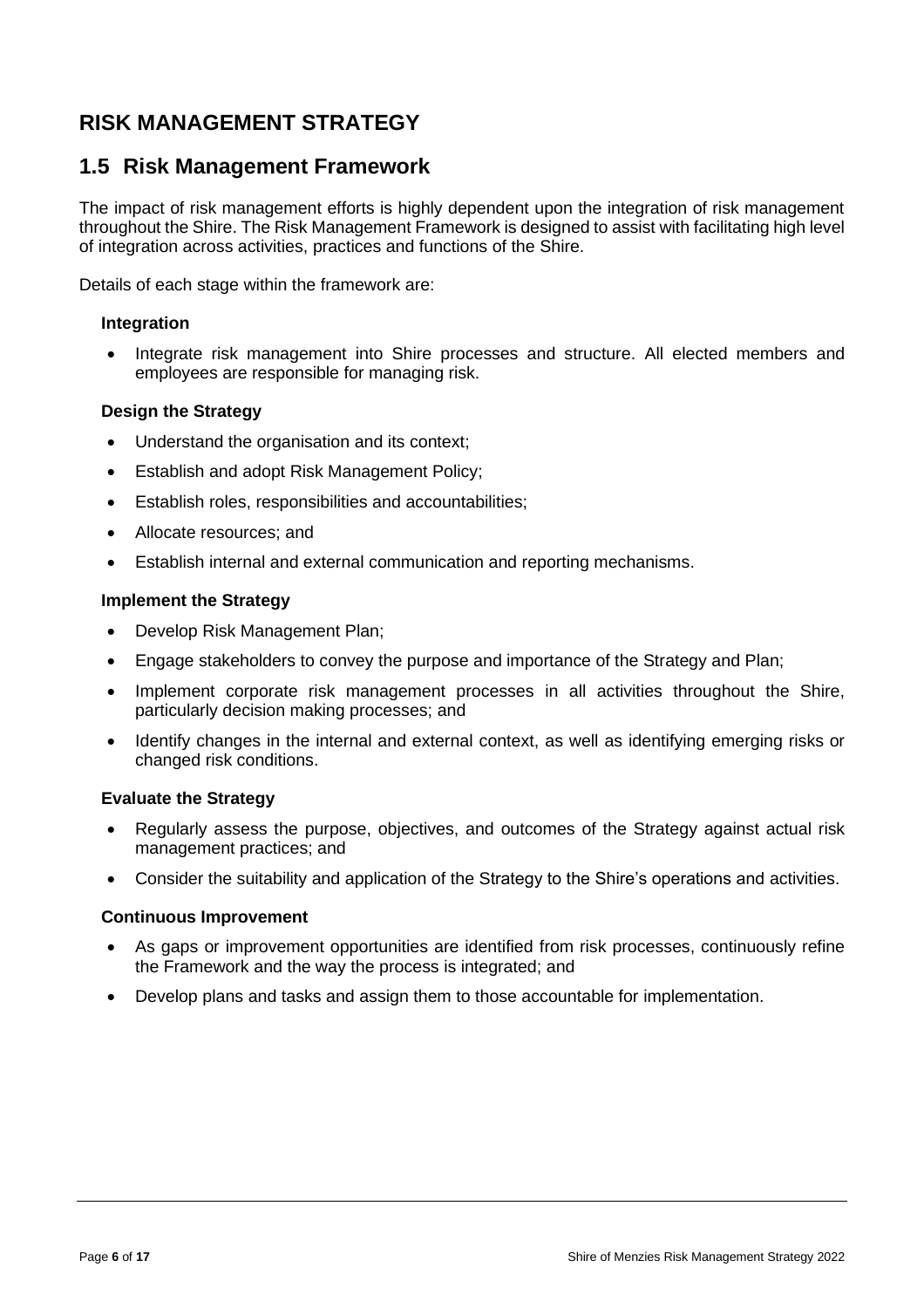### <span id="page-6-0"></span>**1.6 Risk Management Process**

The risk management process can be delivered in many different ways. It should play a pivotal role in management of the Shire and decision making, unified with the general operations, practices, procedures and the structure of the Shire. Applications of the risk management process should be tailored to best work with the structure and context of the Shire and draw on the risk principles as defined in Section 1.4, with appropriate consideration afforded to maintaining the dynamic nature of the process, continual improvement, the variable nature of human and cultural factors, modifying and integration of processes/practices.

Given the highly dynamic and variable nature of the risk management process, the general approach by the Shire is to articulate and develop details relating to risk management processes within operational procedures, to best communicate the applicable elements of the process throughout the organisation. Development of these procedures will also enable appropriate feedback to be sought from stakeholders and implemented into decision making processes.

The diagram below depicts the re-iterative and continuous process for managing risks.



**Source: Australia/New Zealand ISO31000:2018**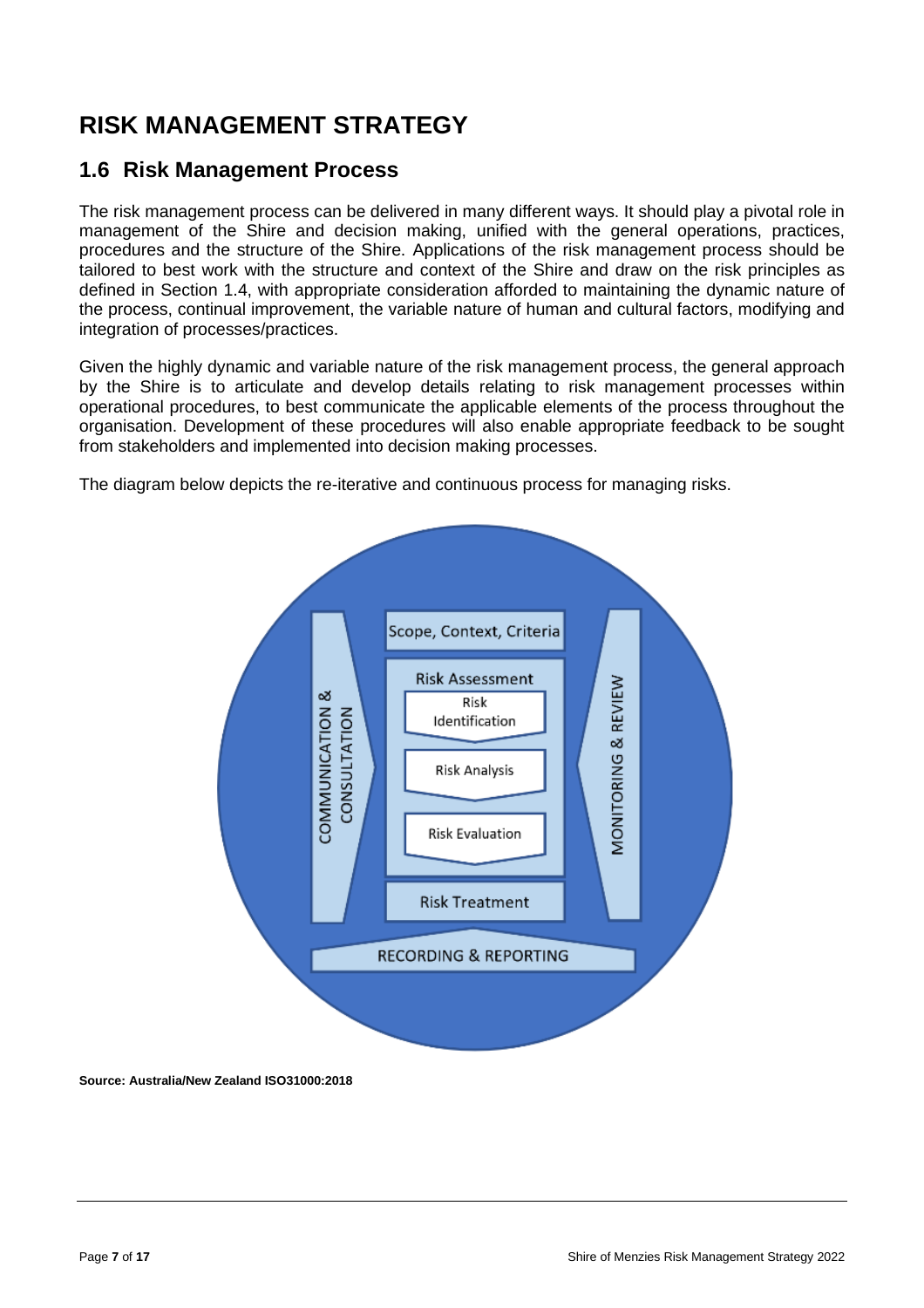### <span id="page-7-0"></span>**1.7 Risk Management Process – Communication and Consultation**

Communication and consultation are important elements of the risk management process. These elements promote a better understanding of risk across the Shire and convey the purpose behind actions occurring or required.

An effective risk management process relies on regular communication and consultation, both upward to leadership and downward from leadership and senior staff, involving risk owners, Shire management and Audit and Risk Committee / Council (as applicable).

The main objectives of risk communication and consultation are to:

- Provide information for decision making (relevance of information is dependent on currency);
- Utilise expertise from across the organisation in the course of carrying out risk management activities; and
- Facilitate an inclusive and empowered culture across the Shire in relation to risk management.

| <b>Risk Context</b>                 | <b>Purpose</b>                                                                                                                                                   | <b>Reporting to:</b>         |
|-------------------------------------|------------------------------------------------------------------------------------------------------------------------------------------------------------------|------------------------------|
| Strategic                           | Emerging risks or existing risks which impact on the<br>Council's ability to deliver on its strategic objectives.                                                | CEO/Council                  |
| Operating                           | Risks identified from operational activities which<br>need to be addressed, reported and monitored until<br>effectively treated to an acceptable risk tolerance. | CEO                          |
| Projects                            | Risks identified from capital or infrastructure projects<br>which impact on the project deliverables above the<br>Council's acceptable risk tolerance.           | CEO                          |
| Consolidated<br><b>Risk Summary</b> | For Executive Management – summary of high level<br>risks and above items to inform Audit Committee &<br>Council of risk treatments.                             | Audit Committee /<br>Council |

Communication of newly identified, untreated high level risks will be as follows:

In line with the multi-directional approach to risk consultation it is equally important for newly identified untreated risk to be communicated from Council to the Executive.

Each level of management must communicate risks as they become aware of them, to relevant staff at the level directly above and below them, who must in turn communicate the risks to the next level above or below.

Communication and consultation of medium and higher risks should be through a documented process. Lower level risks may be communicated verbally.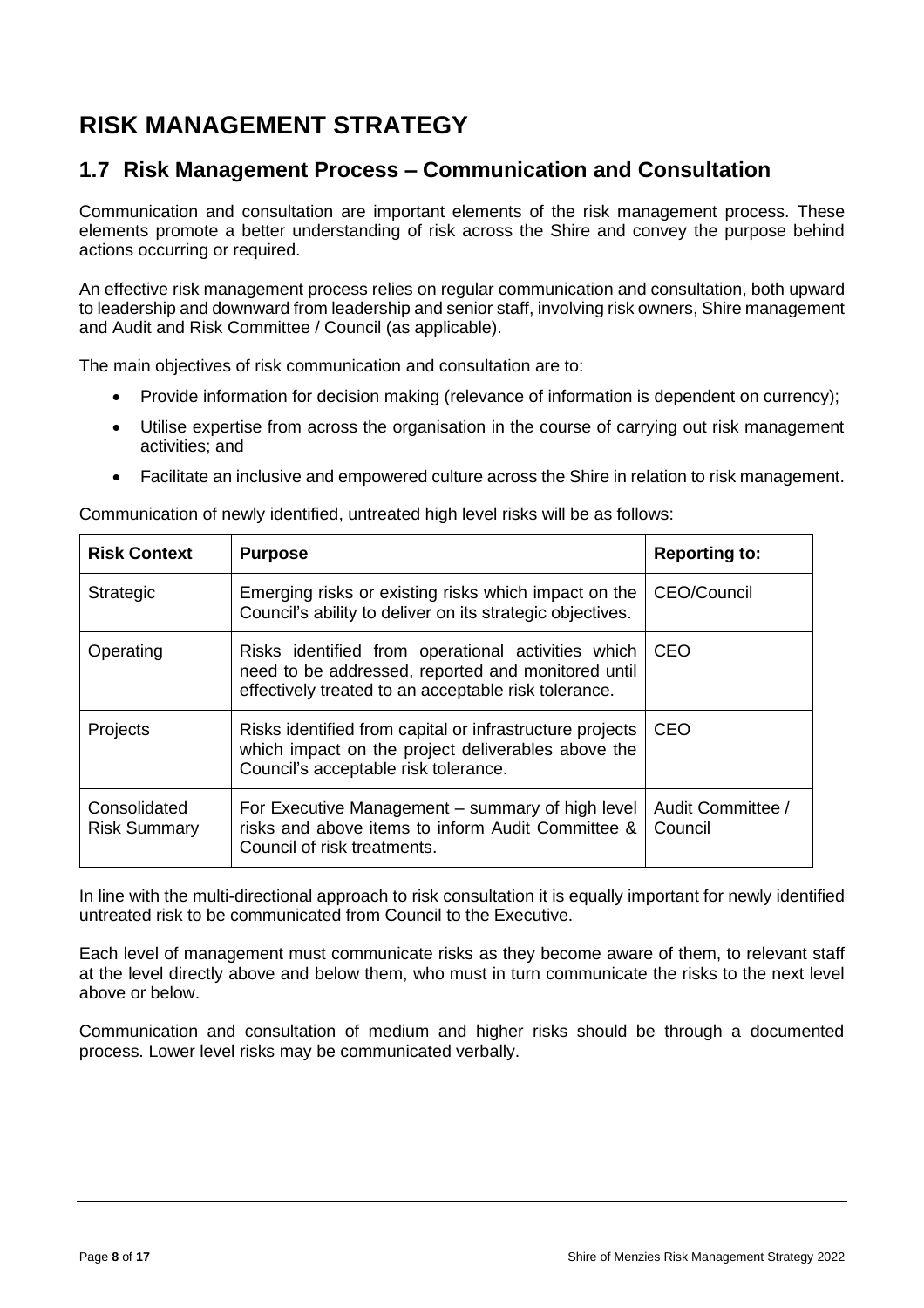### <span id="page-8-0"></span>**1.8 Risk Management Process – Risk Categories / Risk Themes**

The purpose of risk categories and/or risk themes is to group similar risks under the appropriate risk category. The use of standard risk categories enables:

- Structured process for staff to identify and capture risks; and
- Reporting of risks by risk type, providing focus areas requiring risk mitigation, especially where similar risks are identified across functional areas and/or by different stakeholders.

The Shire's risk categories/themes should be continually reviewed to ensure relevance in current environment.

Examples of risk categories within the local government sector include:

- 1. Performance: ability to achieve key objectives, within current resources, potential loss of infrastructure;
- 2. Financial: loss of assets, impact on annual revenues or costs, external audit issues, mismanagement of funds;
- 3. Environmental Risk: harm to the environment;
- 4. Reputational Damage: adverse publicity;
- 5. Service Delivery/Business Interruption: loss of service, disruption in business processes or impact to service delivery (including through lack of skilled resources); and
- 6. Legislative / Regulatory / Policy / Work Health and Safety: misconduct, injury, failure to meet statutory, regulatory or compliance requirements.

Risk categories will be defined in the initial establishment of risk registers and should be dynamic to reflect the current environment.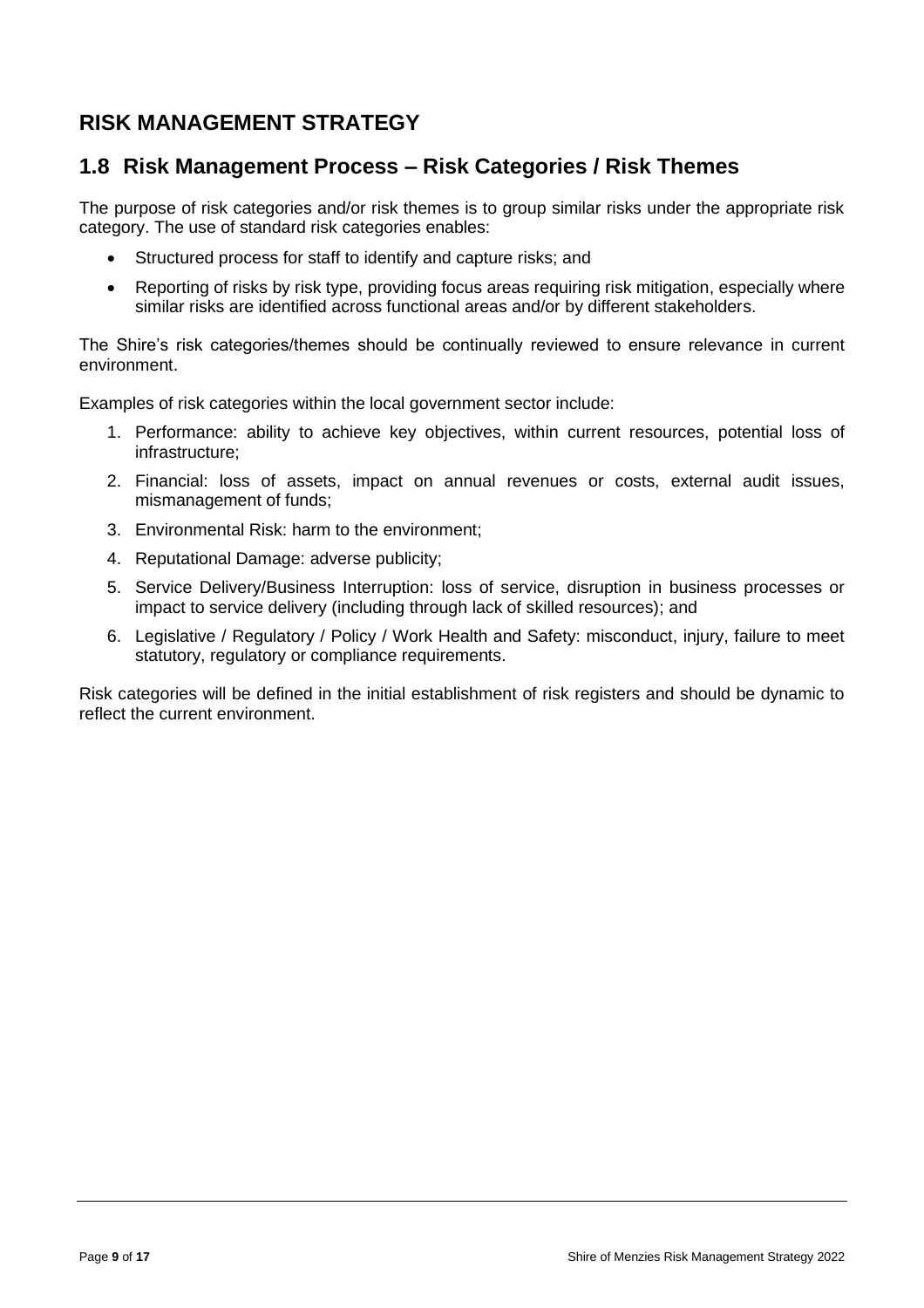### <span id="page-9-0"></span>**1.9 Risk Management Process – Risk Tolerance / Risk Appetite**

Risk tolerance or risk appetite can be defined as the amount and type of risk the Shire is willing to take in order to meet its strategic objectives. Given the characteristic risk profile of local governments, it is important the Elected Members and CEO understand and consider this relatively low appetite for risk when evaluating major decisions. To facilitate meaningful analysis of the Shire's risk exposures, one role of the Council is to constructively challenge management's proposals from a risk perspective.

As risk management processes mature, a risk appetite matrix which pre-defines types of risk and quantifies them in a structured manner will help ensure the Shire's strategic objectives are effectively planned and managed. It enables articulation of specific actions/practices, i.e. the Shire does not tolerate any risk of breaches to regulatory obligations or legislative requirements. This assists staff understanding of how their day to day risk management activities contribute towards the Shire's risk culture and risk profile.

Understanding risk appetite helps determine the level of acceptable/unacceptable risk and the extent to which additional controls are required to treat risk. As a public body, there is an expectation the Shire will maintain an inherent low appetite for risk and as a consequence adopt policies and procedures in order to maintain the organisation's reputation and to protect public funds from loss or misappropriation.

The appetite for risk in relation to service delivery, finance, health, safety and the environment is considered 'low to medium', requiring treatment with effective controls. Where the level of risk is considered 'high' or 'extreme', additional controls are required to reduce the risk level. In circumstances where the level of risk cannot be reduced below 'high', close monitoring of risk controls is required to ensure the relevant internal controls remain effective. In cases of medium to high risk, the Shire will mitigate the risk by taking out insurance where possible.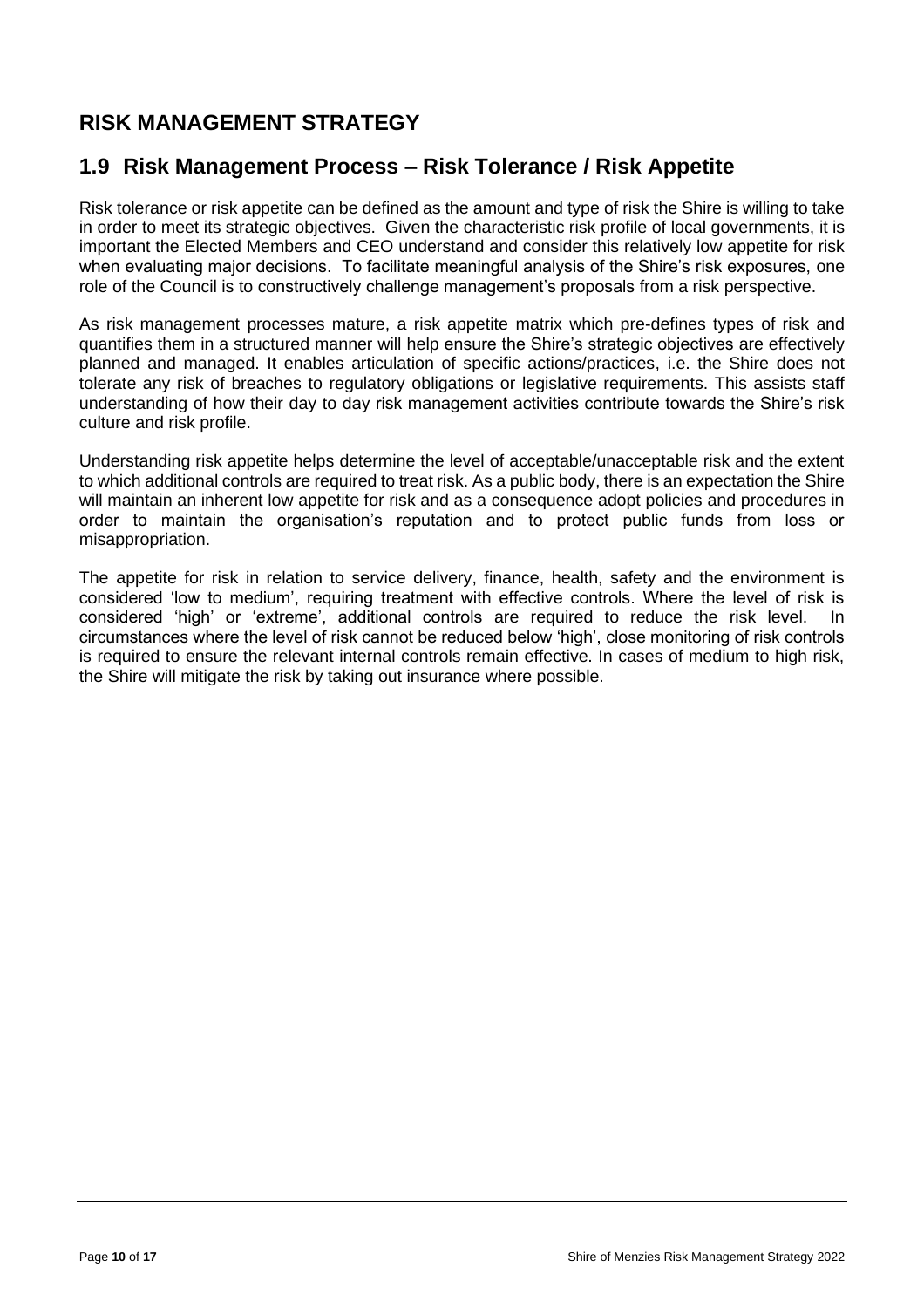#### **Documentation to support risk management process**

Documentation of medium and high level risks is best undertaken through the use of a risk register. Maintenance of risk registers demonstrates an active and evidentiary risk management process within the Shire.

The following provides guidance for documentation of risk registers:

- All elected members and employees have responsibilities to identify, assess, evaluate and treat risks in their day to day activities; risks assessed as being mitigated to an acceptable level through operating controls or risk treatments by eliminating the risk are deemed to be effectively addressed and do not require documenting;
- Risks which require further actions or treatment by more senior officers before they are within the acceptable risk tolerance must be documented in the risk register to enable effective communication and monitoring; and
- Any risks deemed to be rated High or Extreme and unable to be immediately treated to an acceptable level, must be escalated to the CEO immediately for further escalation to the Audit & Risk Committee and/or Council, where unable to be adequately treated by the CEO within the constraints of the annual budget. These risk must also be recorded in the risk register.

#### **Assurance activities for risks mitigated through operational and/or financial controls**

The Shire has the following governance activities to ensure controls required for risk mitigation are operating as intended:

- Completion of mandatory returns as required by legislation;
- Routine independent verification of operating controls, systems and procedures;
- External audit of financial statements; and
- Via Code of Conduct, Council policies and work procedures.

The following pages contain tools and guidance useful in the implementation of this Strategy.

- Table 1: Roles & Responsibilities
- Table 2: Risk Ratings
- Table 3: Matrix Assessment
- Table 4: Likelihood Rating
- Table 5: Risk Response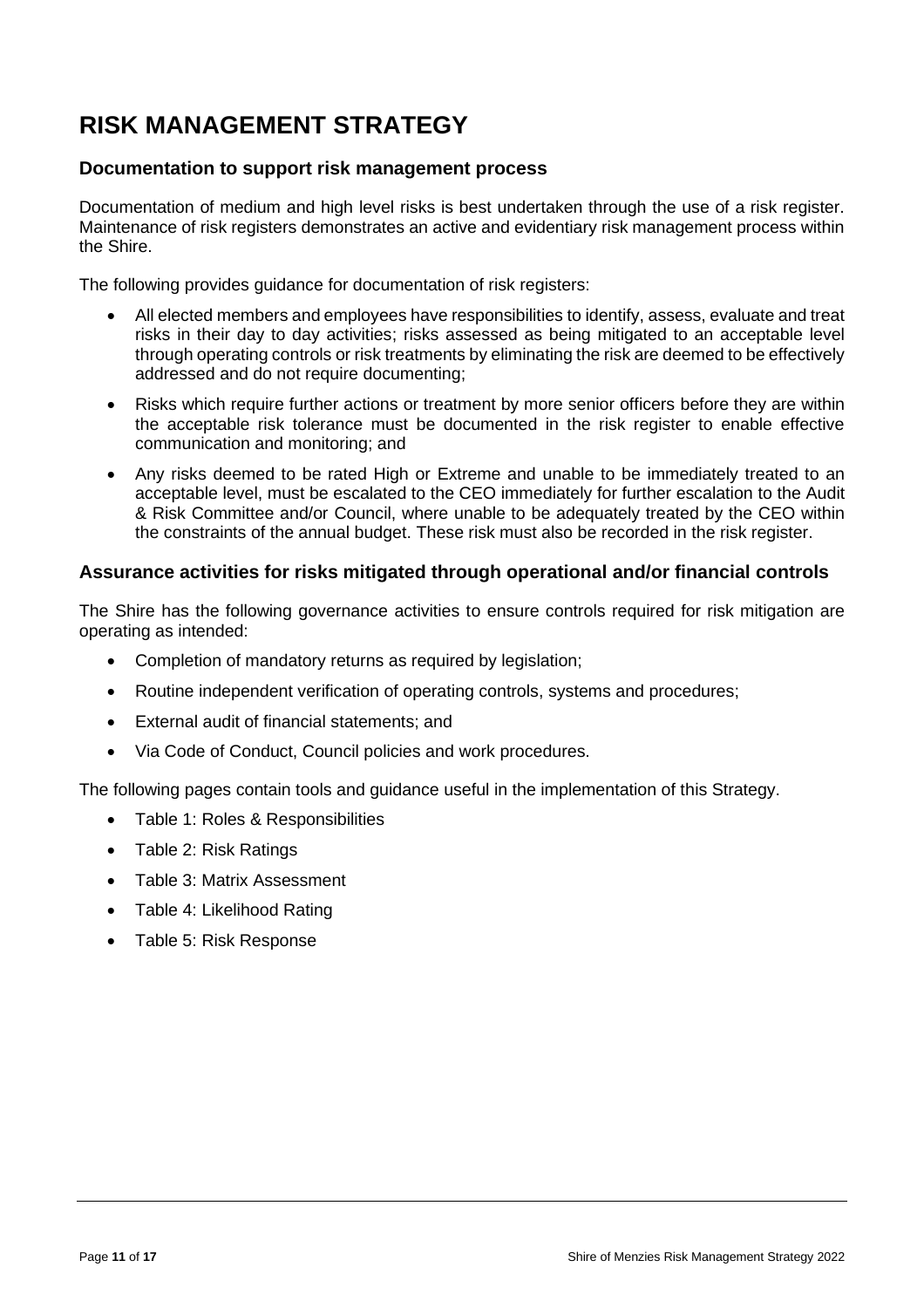<span id="page-11-0"></span>

|  |  |  | <b>Table 1: Roles and Responsibilities</b> |
|--|--|--|--------------------------------------------|
|--|--|--|--------------------------------------------|

| <b>Role</b>                                 | <b>Responsibilities</b>                                                                                                                                                                                                                                                                                                                                                                                                                                                                                                                                                                                                                                                                                                                                                                                |
|---------------------------------------------|--------------------------------------------------------------------------------------------------------------------------------------------------------------------------------------------------------------------------------------------------------------------------------------------------------------------------------------------------------------------------------------------------------------------------------------------------------------------------------------------------------------------------------------------------------------------------------------------------------------------------------------------------------------------------------------------------------------------------------------------------------------------------------------------------------|
| <b>Council</b>                              | Council's responsibilities are to:<br>Adopt a Risk Management Policy compliant with the requirements of<br>$\bullet$<br>AS/NZS ISO 31000:2018 and to review and approve the Policy in a<br>timely manner as required.<br>Be satisfied risks are identified, managed and controlled appropriately,<br>$\bullet$<br>to achieve Shire's strategic objectives.<br>Supports the allocation of funds / resources to treat risks as required.<br>$\bullet$                                                                                                                                                                                                                                                                                                                                                    |
| <b>Audit &amp; Risk</b><br><b>Committee</b> | Requests and reviews reports on risk management on a biannual basis<br>$\bullet$<br>(minimum) or as required depending on the nature of the risk(s).<br>Monitors the overall risk exposure of the Shire and makes<br>$\bullet$<br>recommendations to Council as appropriate.<br>Assesses for effectiveness the risk control measures / risk treatment<br>$\bullet$<br>plans in reducing the severity of the risk(s).                                                                                                                                                                                                                                                                                                                                                                                   |
| <b>Executive</b>                            | Creates an environment where staff are responsible for and actively<br>$\bullet$<br>involved in managing risk.<br>Oversight of the Shire's Risk Management Strategy.<br>$\bullet$<br>Maintain and implement the Risk Management Strategy.<br>$\bullet$<br>Ensures a consistent risk management approach is embedded in the<br>$\bullet$<br>operations and processes of the Shire.<br>Actively participates and supports the Risk Management Strategy<br>$\bullet$<br>through identification and creation of suitable risk treatments to control<br>strategic and operational risks facing the Shire.<br>Monitors the strategic and operational risk management performance.<br>$\bullet$<br>Reviews the Shire's Risk Summary Report prior to submission to the<br>$\bullet$<br>Audit & Risk Committee. |
| <b>Staff</b>                                | Adopt and understand the principles of risk management and comply<br>$\bullet$<br>with policies, processes and practices relating to risk management.<br>Alert and bring to management's attention, the risks existing within their<br>$\bullet$<br>area.<br>Conduct risk assessments which are appropriate with the scope of the<br>$\bullet$<br>task and the associated level of risk identified.                                                                                                                                                                                                                                                                                                                                                                                                    |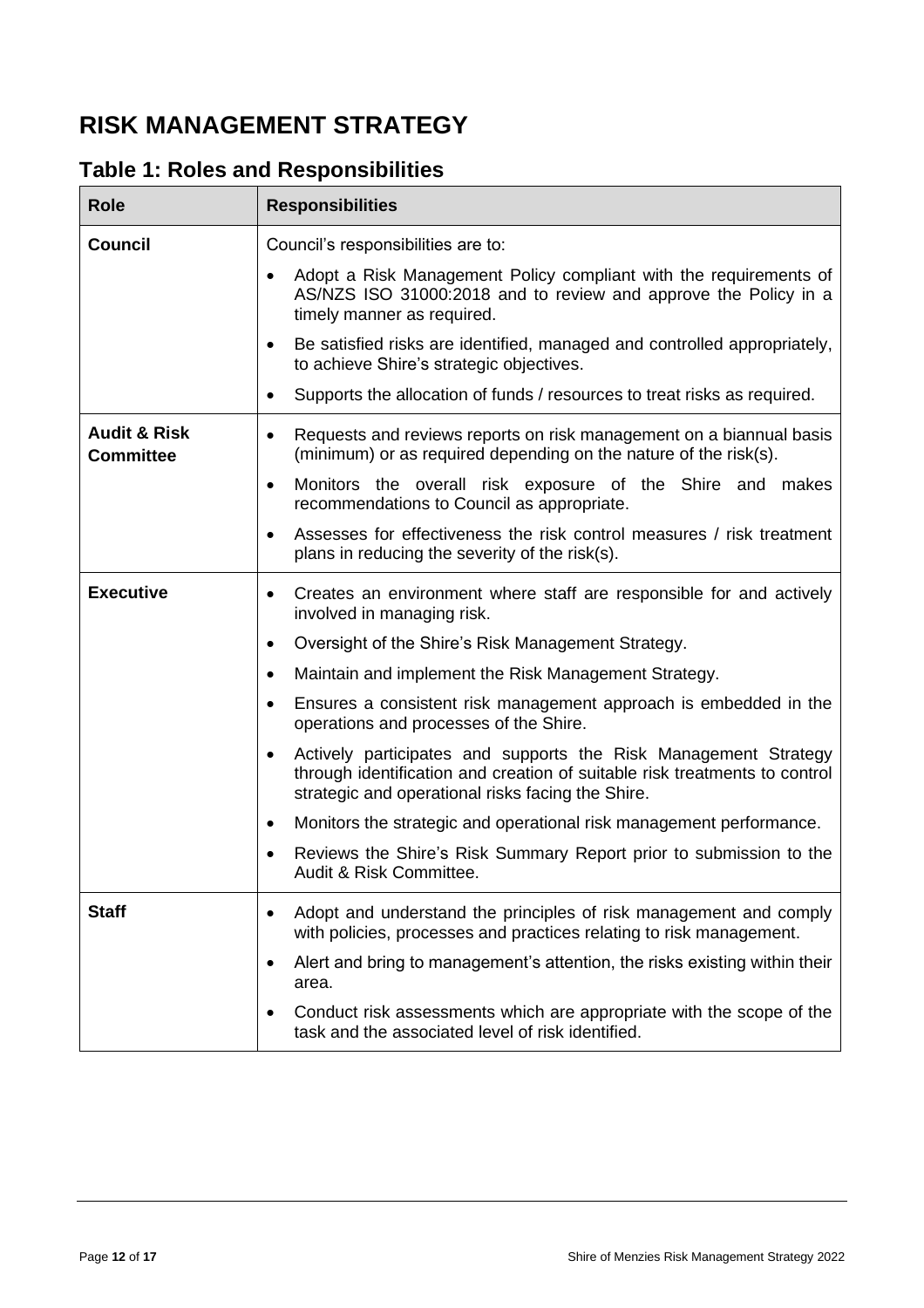### **Table 2: Consequence Ratings**

<span id="page-12-0"></span>

| <b>Description</b>   | Performance                                                                                                                                                                 | <b>Financial</b>                                                                                                                            | <b>Environment</b>                            | Reputation                                                                                                                              | <b>Service Delivery /</b><br><b>Business Disruption</b>                                                                                                 | Legislative / Regulatory /<br><b>Policy /WHS</b>                                                                                                                                                          |
|----------------------|-----------------------------------------------------------------------------------------------------------------------------------------------------------------------------|---------------------------------------------------------------------------------------------------------------------------------------------|-----------------------------------------------|-----------------------------------------------------------------------------------------------------------------------------------------|---------------------------------------------------------------------------------------------------------------------------------------------------------|-----------------------------------------------------------------------------------------------------------------------------------------------------------------------------------------------------------|
| <b>CATASTROPHIC</b>  | Unable to achieve key<br>objectives.<br>External resources required.<br>Ongoing loss of critical<br>infrastructure.                                                         | >15% of asset value.<br>Adverse >15% deviation<br>from budget.<br>Audit unable to be<br>completed.                                          | Catastrophic long term<br>environmental harm. | Significant damage to public<br>confidence leading to<br>sustained compromise in the<br>achievement of strategic<br>objectives.         | Major, including several<br>important areas of service<br>and/or a protracted period.<br>Ongoing loss of business<br>systems.                           | Criminal instances of regulatory<br>non-compliance.<br>Extreme breaches of Code of<br>Conduct.<br>Personal details compromised /<br>revealed - all.<br>Death.                                             |
| <b>MAJOR</b>         | Major impact on ability to<br>achieve key objectives.<br>Impact cannot be managed with<br>current allocated resources.<br>Long-term loss of critical<br>infrastructure.     | 5%-15% of asset value.<br>Adverse 5%→15%<br>deviation from budget.<br>Audit qualification on the<br>report and accounts.                    | Significant long-term<br>environmental harm.  | Local publicity of a major and Complete loss of an<br>persistent nature, affecting<br>the perception/ standing<br>within the community. | important service area for a<br>short period.<br>Major disruption to business<br>processes.                                                             | Major revenue or cost<br>implications.<br>Individuals at risk of harm.<br>Significant breaches of Code of<br>Conduct.<br>Personal details compromised /<br>revealed - many.<br>Multiple serious injuries. |
| <b>MODERATE</b>      | Moderate impact on ability to<br>achieve key objectives.<br>Significant adjustment to<br>resource allocation.<br>Loss of support infrastructure.                            | 2%-5% of asset value.<br>Adverse 2%→5%<br>deviation from budget.<br>Management letter<br>contains significant issues.                       | Significant short-term<br>environmental harm. | Damage to reputation to a<br>specific audience, may not<br>have significant long-term or<br>community effects.                          | Major effect to an important<br>service area for a short<br>period, brief impact on<br>multiple areas.<br>Moderate disruption to<br>business processes. | Minor revenue or cost<br>implications.<br>Breach of Code of Conduct.<br>Personal details compromised /<br>revealed - some.<br>Serious injury and/or illness.                                              |
| <b>MINOR</b>         | Minor impact on ability to<br>achieve key objectives.<br>Additional internal management<br>efforts required.<br>Interruption to support<br>infrastructure.                  | < 2 of asset value.<br>Adverse impact on<br>revenues and costs <2%<br>deviation from budget.<br>Management letter<br>contains minor issues. | <b>Minor transient</b><br>environmental harm. | Minor damage to reputation<br>to a small audience,<br>complaint from a large group<br>of people.                                        | Brief disruption of important<br>service area.<br>Noticeable effect to non-<br>crucial service area.<br>Minor disruption to business<br>processes.      | Minor breaches of Code of<br>Conduct.<br>Personal details compromised /<br>revealed - isolated.<br>First aid or minor lost time injury.                                                                   |
| <b>INSIGNIFICANT</b> | Negligible impact on ability to<br>achieve key objectives.<br>Impact can be managed through<br>routine activities.<br>Negligible interruption to support<br>infrastructure. | Insignificant loss.<br>Insignificant adverse<br>impact on annual revenue<br>or costs.<br>Matters discussed with<br>management not reported. | Negligible transient<br>environmental harm.   | Minor unsubstantiated<br>publicity or damage to<br>reputation to a small<br>audience, complaint from<br>individual/small group.         | Negligible impact on the<br>effectiveness of the<br>organisation's processes.<br>Negligible disruption to<br>business processes.                        | Little or no impact to Code of<br>Conduct.<br>Personal details compromised /<br>revealed - an individual's.<br>Incident with or without minor<br>injury.                                                  |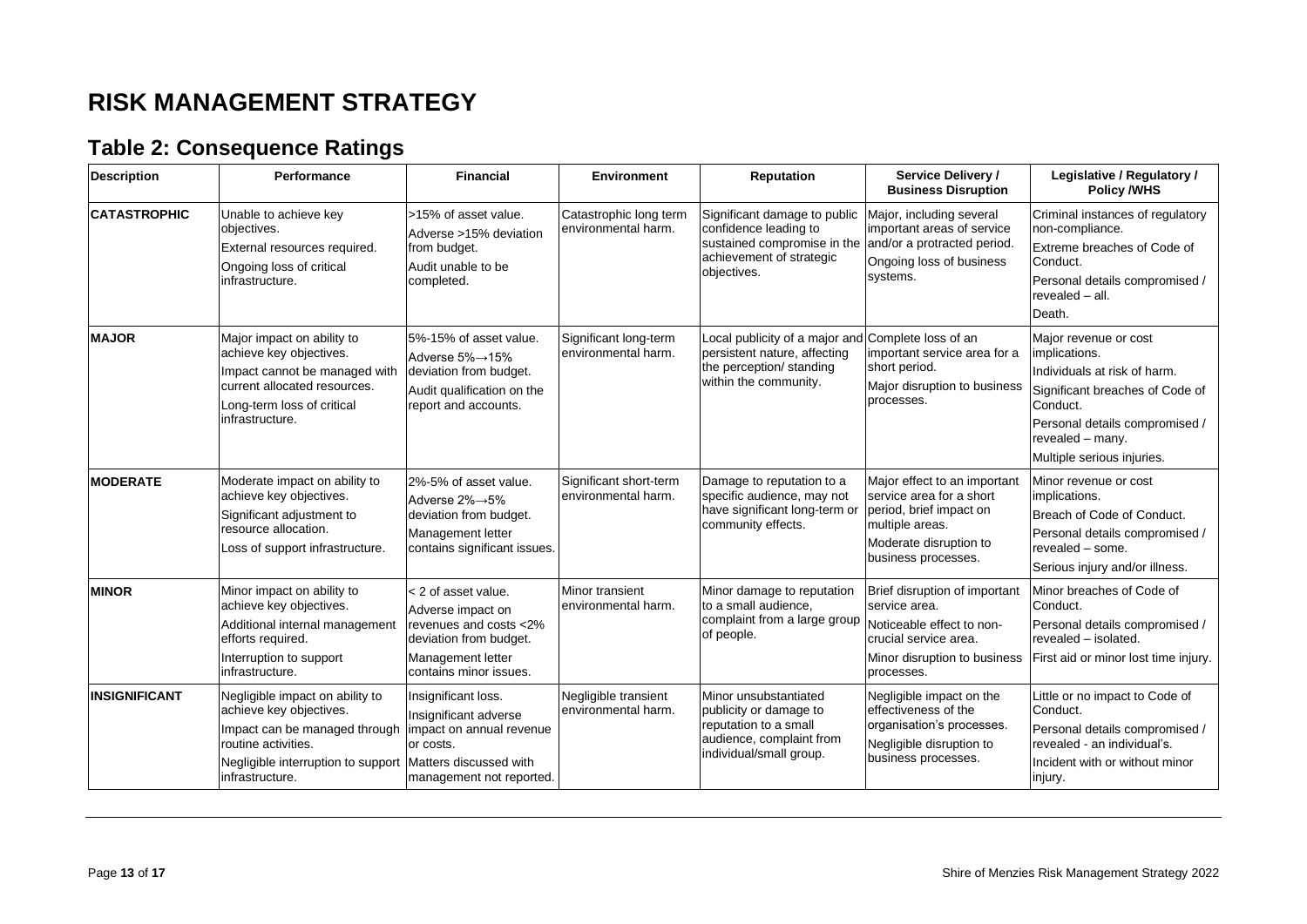### **Table 3: Risk Matrix**

|                |   | <b>CONSEQUENCE</b> |               |                      |                            |                            |
|----------------|---|--------------------|---------------|----------------------|----------------------------|----------------------------|
|                |   | Insignificant      | <b>Minor</b>  | <b>Moderate</b><br>J | <b>Major</b>               | <b>Catastrophic</b>        |
| Almost Certain | 5 | <b>Medium</b>      | <b>High</b>   | High                 | <b>Extreme/Exceptional</b> | <b>Extreme/Exceptional</b> |
| Likely         |   | <b>Medium</b>      | <b>Medium</b> | <b>High</b>          | <b>High</b>                | <b>Extreme/Exceptional</b> |
| Possible       |   | Low                | <b>Medium</b> | <b>Medium</b>        | <b>High</b>                | High                       |
| Unlikely       |   | Low                | Low           | <b>Medium</b>        | <b>Medium</b>              | <b>High</b>                |
| Rare           |   | <b>Very low</b>    | Low           | <b>Low</b>           | <b>Medium</b>              | <b>Medium</b>              |

### **Table 4: Likelihood Rating**

| Likelihood     | <b>Definition</b>                                                                                                                   | <b>Frequency of Noted Occurrences</b> | <b>Score</b> |
|----------------|-------------------------------------------------------------------------------------------------------------------------------------|---------------------------------------|--------------|
| Almost Certain | Expected to occur in most circumstances or occurs regularly. A clear<br>opportunity already apparent, which can easily be achieved. | More than once per year               |              |
| Likely         | Occurrence is noticeable or is likely to occur. An opportunity that has been<br>explored and may be achievable.                     | At least once per year                |              |
| Possible       | Occurs occasionally or may occur. Possible opportunity identified.                                                                  | At least once in 5 years              |              |
| Unlikely       | Occurs infrequently or is not likely to occur. Opportunity that is fairly unlikely<br>to happen.                                    | At least once in 10 years             |              |
| Rare           | Only occurs in exceptional circumstances. Opportunity that is very unlikely<br>to happen.                                           | Less than once in 20 years            |              |

### <span id="page-13-0"></span>**Table 5: Risk Response**

<span id="page-13-2"></span><span id="page-13-1"></span>

| <b>Risk</b>                | <b>Action Required</b>       |
|----------------------------|------------------------------|
| <b>Extreme/Exceptional</b> | Immediate corrective action  |
| High                       | Prioritised action required  |
| <b>Medium</b>              | Planned action required      |
| Low                        | Planned action required      |
| Very low                   | Manage by routine procedures |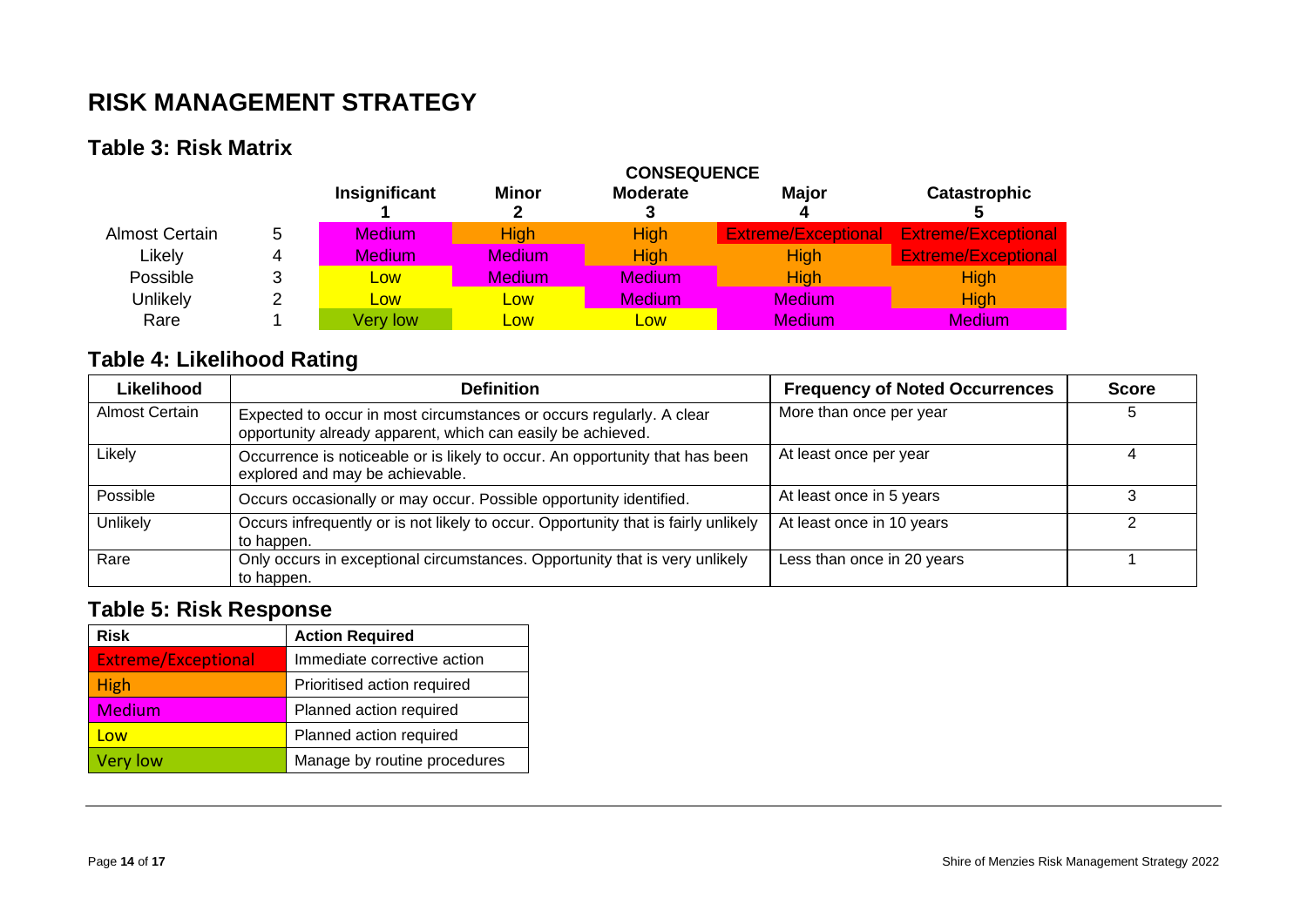| Date approved:              | TBD                            |
|-----------------------------|--------------------------------|
| <b>Responsible officer:</b> | TBD                            |
| <b>Endorsed by:</b>         | TBD                            |
| <b>Approved by:</b>         | <b>Chief Executive Officer</b> |
| <b>Next review:</b>         | 20xx                           |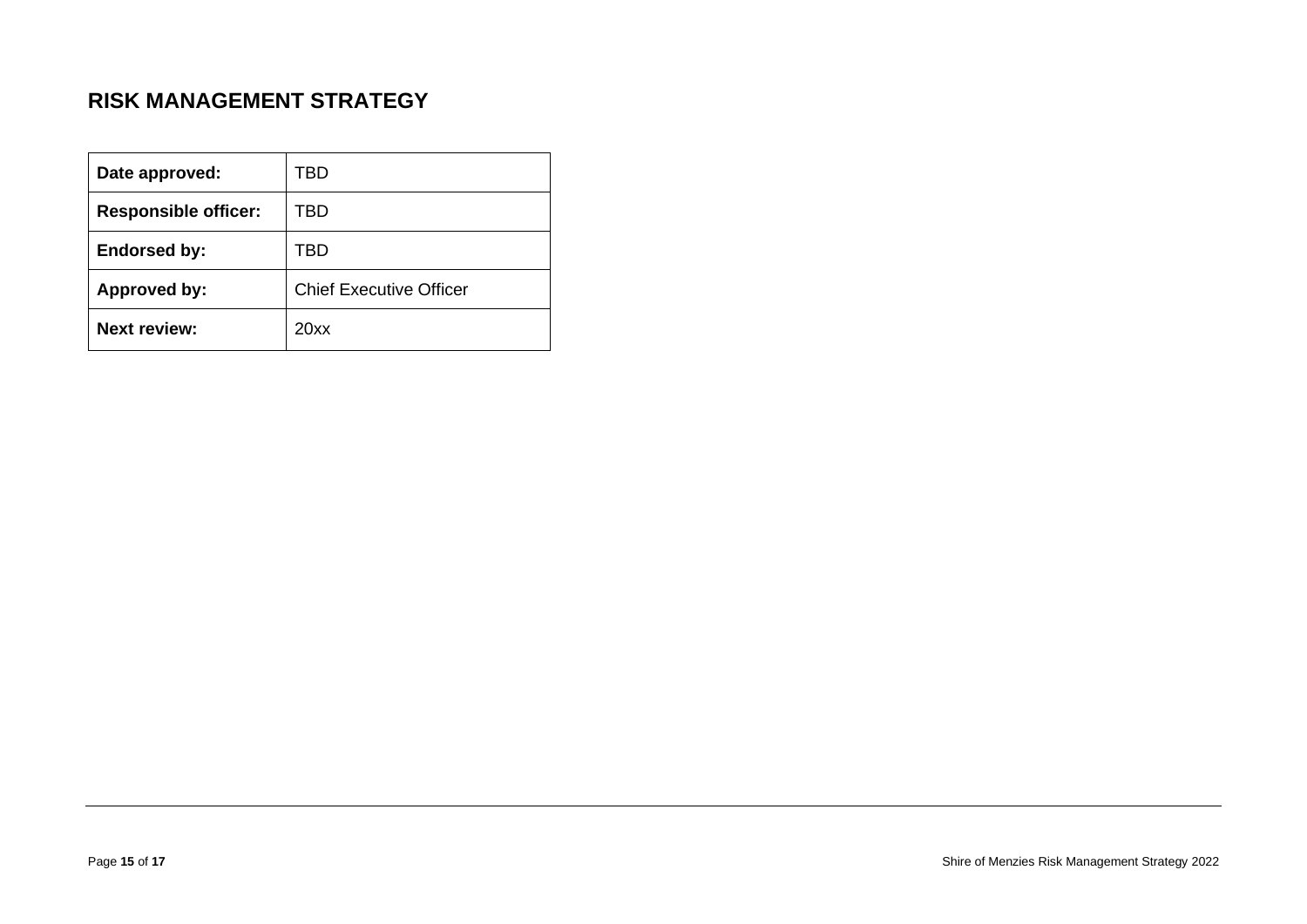## <span id="page-15-0"></span>**TERMINOLOGY**

| <b>Definitions</b>          |                                                                                                                                                                                                                        |  |  |  |
|-----------------------------|------------------------------------------------------------------------------------------------------------------------------------------------------------------------------------------------------------------------|--|--|--|
| Consequence                 | The outcome of an event affecting achievement of organisational<br>objectives.                                                                                                                                         |  |  |  |
| Control                     | A measure that modifies a risk or manages risks within an organisation.                                                                                                                                                |  |  |  |
| Establishing the<br>context | Defining the external and internal parameters to be taken into account<br>when managing risk and setting the scope and evaluating the<br>significance of a risk (i.e. risk criteria).                                  |  |  |  |
| Event                       | The occurrence or change of a particular set of circumstances.                                                                                                                                                         |  |  |  |
| Likelihood                  | The chance of a risk event occurring.                                                                                                                                                                                  |  |  |  |
| Monitoring                  | Continual checking, critically observing or determining status in order to<br>identify change from the performance level required or expected.                                                                         |  |  |  |
| Operational risk            | Operational risks are linked to the Business Plan objectives and take<br>into consideration risks which will prevent departments from delivering<br>their annual business plans and ongoing services to the community. |  |  |  |
| <b>Residual risk</b>        | The risk remaining after risk treatment.                                                                                                                                                                               |  |  |  |
| <b>Risk</b>                 | The effect of uncertainty on objectives.                                                                                                                                                                               |  |  |  |
|                             | The focus should be on the effect of incomplete knowledge of events or<br>circumstances on the Shire's decision making.                                                                                                |  |  |  |
| Risk analysis               | The process to comprehend the nature of risk and to determine the level<br>of risk.                                                                                                                                    |  |  |  |
| <b>Risk assessment</b>      | The overall process of risk identification, risk analysis and risk<br>evaluation.                                                                                                                                      |  |  |  |
| <b>Risk attitude</b>        | The organisation's approach to assessing and eventually pursuing,<br>retaining, taking or turning away from risk.                                                                                                      |  |  |  |
| Risk criteria               | The terms of reference against which the significance of a risk is<br>evaluated.                                                                                                                                       |  |  |  |
| <b>Risk evaluation</b>      | The process of comparing the results of a risk analysis with the risk<br>criteria to determine whether the risk and/or its magnitude are<br>acceptable or tolerable.                                                   |  |  |  |
| <b>Risk identification</b>  | The process of finding, recognising and describing risks.                                                                                                                                                              |  |  |  |
| Risk management             | The co-ordinated activities to direct and control an organisation with<br>requirements to manage risk.                                                                                                                 |  |  |  |